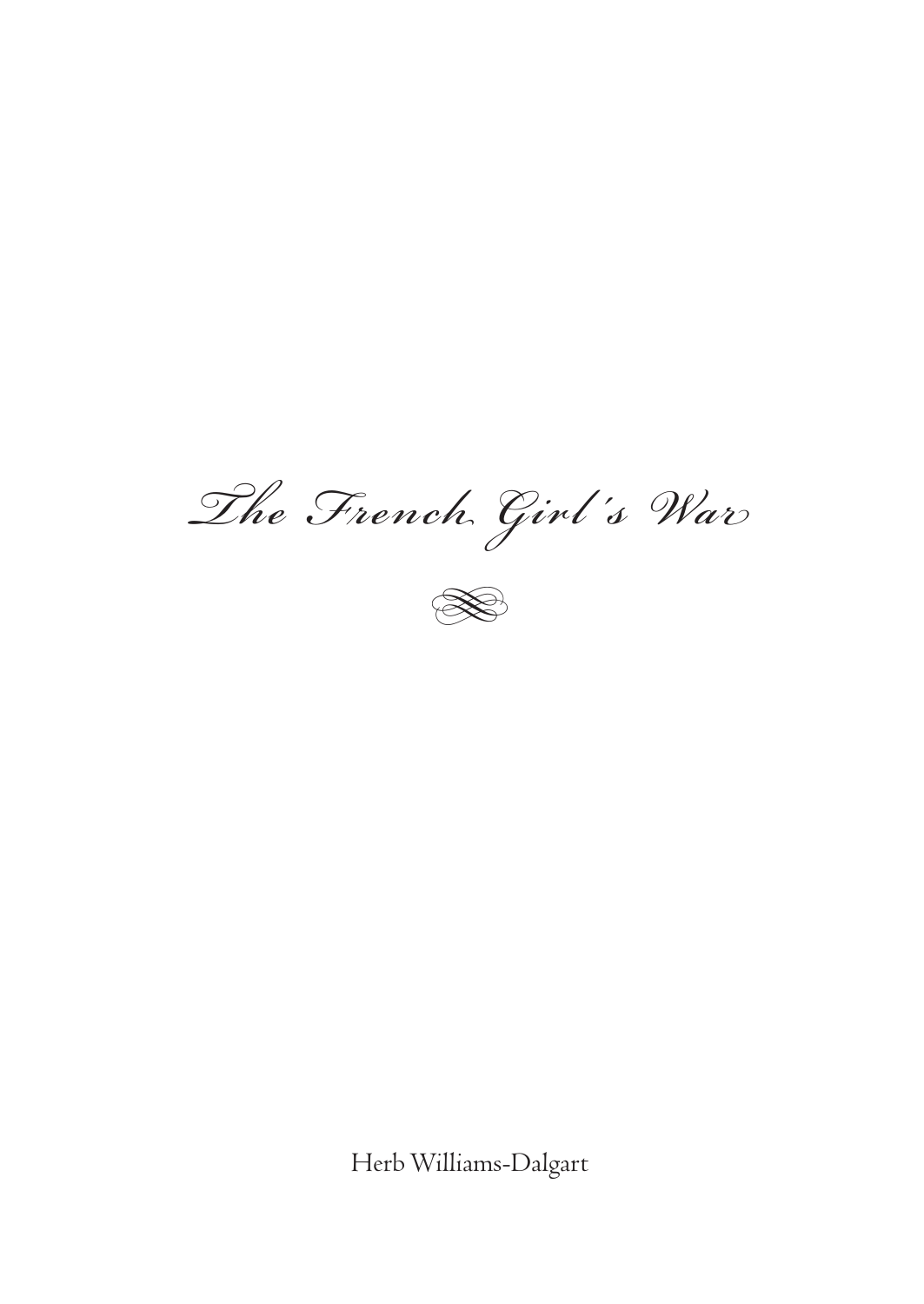Acclaim for The French Girl 's War

*"The French Girl's War* is a novel of hope and determination that lights up a dark place in human history. A generous humanity fills the pages of this book. As readers, we can't help worrying about Sophie, yet with her fortitude and grit—and with the hope she inspires—we believe in her. We know she won't rest until goodness prevails."

> —**Paula Cizmar,Award-winning playwright, author, and screenwriter**

"Set early in World War II, this novel charms with its depictions of French village life and its vivid, quirky characters. But don't be misled. The ravages and cruelties of war come calling, forcing eighteen-year-old ingenue Sophie to abandon her dreams of an artistic life—and forging in her a new necessity for courage and fierceness. Sophie is the perfect heroine for the reader who loves to live, for a time, with greatness."

> —**Louella Nelson,Best-selling author**

Copyright © 2014 Herb Williams-DalgartAll rights reserved.

ISBN-13: 9781493570881ISBN-10: 1493570889 Library of Congress Control Number: 2013920027CreateSpace Independent Publishing PlatformNorth Charleston, South Carolina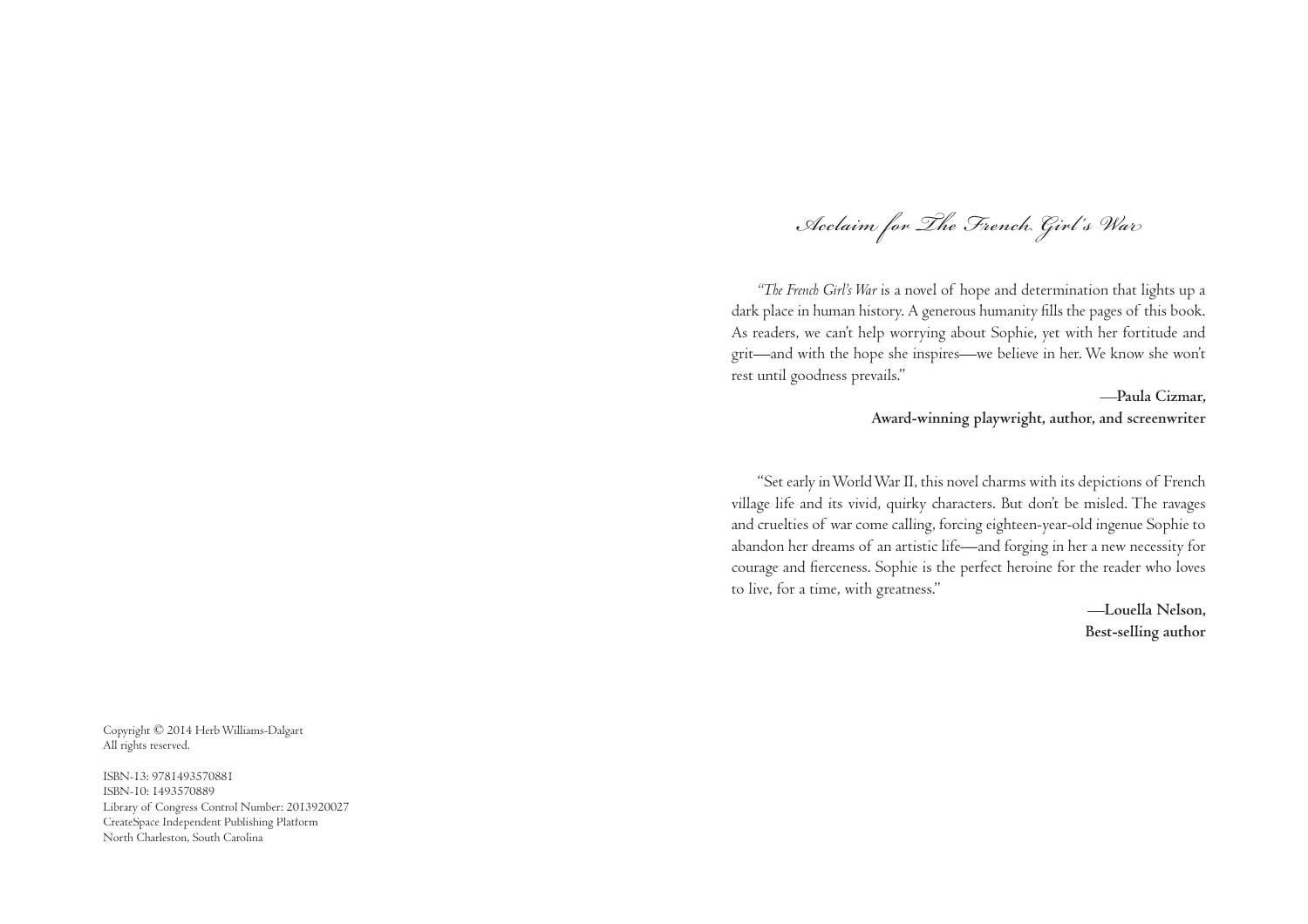*To my darling, Maggie—your bravery is boundless. You married a writer without knowing what you were in for.*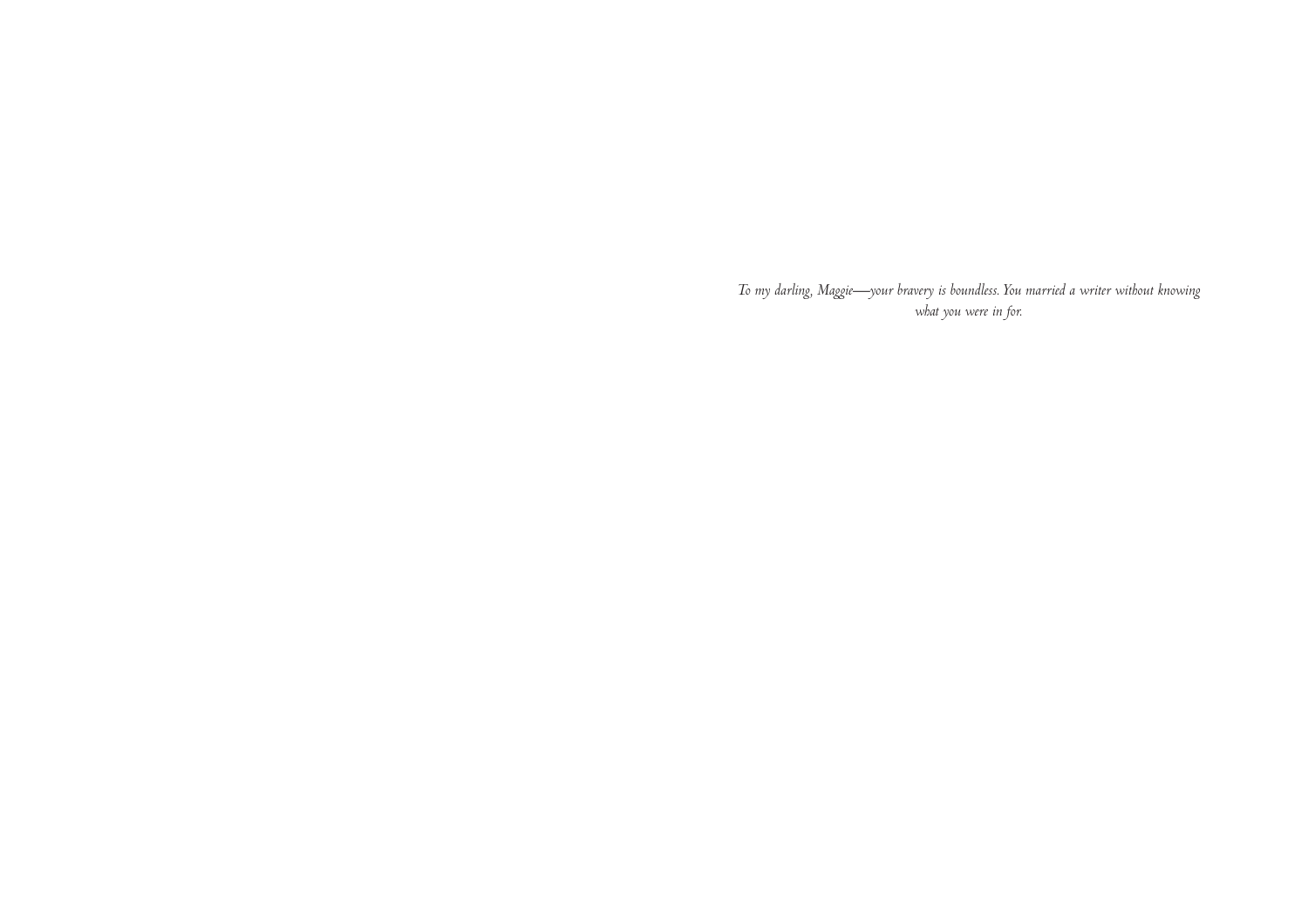Acknowledgements

Like my protagonist, Sophie, I have been fortunate in my friends, family, and supporters, to whom I remain eternally grateful.

My mentors are numerous and diverse, but of particular importance are Paula Cizmar and Louella Nelson, both gifted writers, each impressive in what they know, generous in what they share, and immeasurable in how they inspire. Paula, you taught me how much can be done with just a few words, so long as they're the right ones; entire worlds can be built or toppled. Lou, you reminded me that our hearts can be felt, heard, smelled, seen, and tasted through language and that every moment should be an important one—a good lesson in writing as well as in life.

To my fellow writers' group members, I thank you for constantly helping me enjoy what is mistakenly thought of as a solitary endeavor, the act of writing. The process of bringing this story forward was daringly supported by talented writers, each with wonderful stories to tell: Beverly Plass, Brad Oatman, Tim Twombly, Fiona Farrell Ivey, Debby Gaal Silverberg, Mary Garliepp Myers, and my former group members—Blake Bullock, Dennis Phinney, Brenda Barrie, and Janet Simcic.

To the wonderful Benrey family of Mareil-Marly, France, I thank you for your friendship, generosity, and kind support in keeping my French references and names in line. We'll always have *profiteroles*!

To the historian and author, Ian Sumner, I send my thanks for your guidance in providing historical detail to my fictional tale, just enough to help me feel authentic but allowing for all the creative license I needed to tell Sophie's story.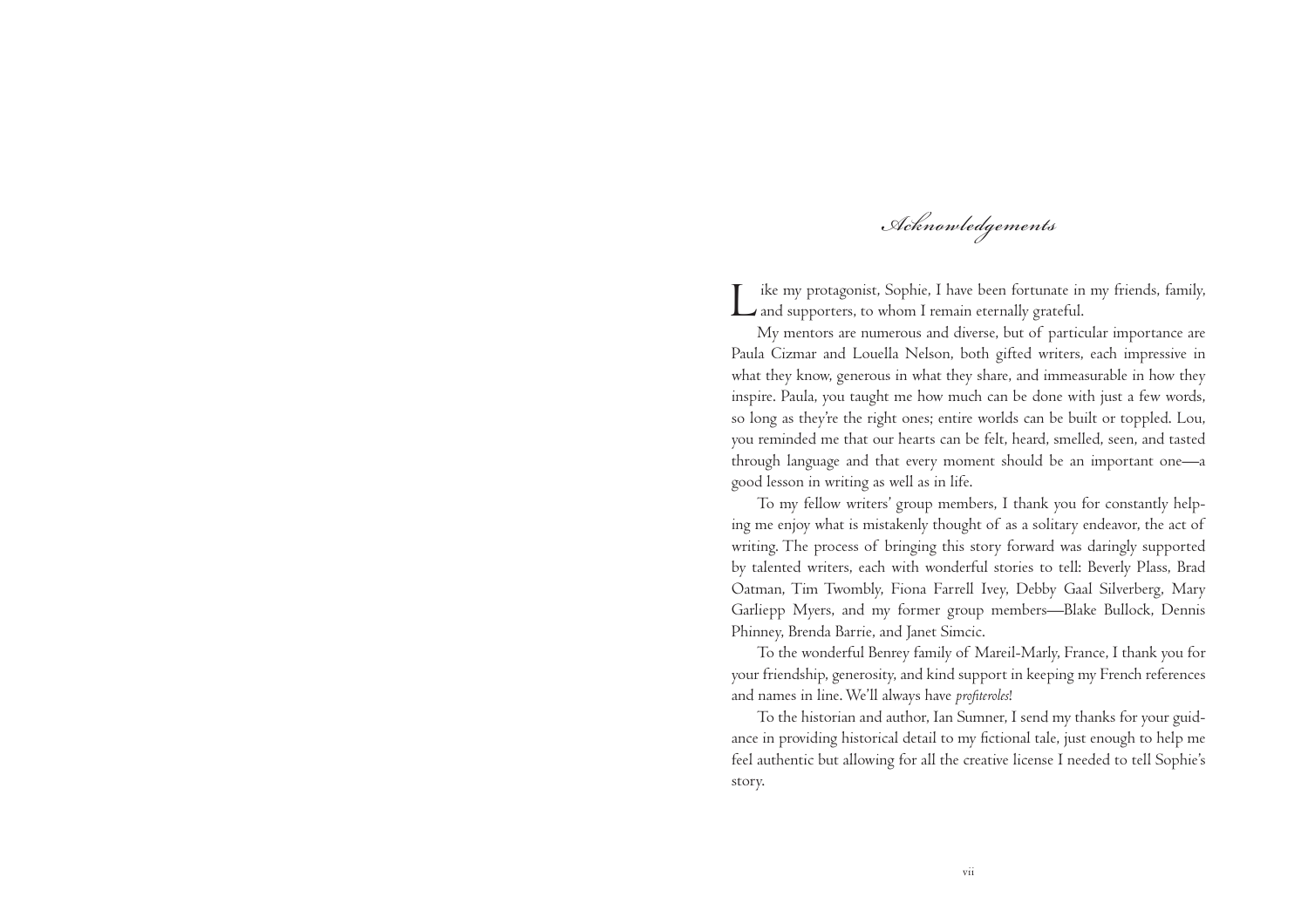## Herb Williams-Dalgart

To my parents, I thank you for your constant encouragement. I still learn so much from you alter kockers. And a particular thanks to my mother for suggesting I take typing back in high school. Sure came in handy!

To my remaining friends, family, and in-laws too numerous to mention, I am thankful for your love and support, most notably in the form of your forgiveness for the hours I spent writing rather than with you.

And most of all, I thank my dearest Maggie, Emily, and Ethan. You make me want to try harder, live better, learn more, and laugh loudly. You give me hope.

Chapter 1

The Envelope

Fall had come, and it made the goats angry. Sophie tried to sing "Au Clair de la Lune" to them, just as her father used to do when she was upset. However, today the animals could not be calmed, and she feared their milk would sour from their discontent.

In truth, Sophie hated the goats, and perhaps they hated her, too. Or maybe it was just their slotted eyes that gave this impression—permanently fixed to view her sideways. They saw Sophie like most people in Avoine saw her—not as a girl with dreams but as the Jewish farmer's daughter. The goat girl.

She emerged from the barn into the cool evening air, her goosefleshed forearms straining with the weight of the last bucket of goats' milk. She raised her face to the darkening sky and drew a breath to savor the scents of the river valley. The Loire's pungent smells and rumbling sounds reassured her that change was natural, inevitable. Tonight, things were going to change; she would see to it.

Sophie lifted her bucket haltingly through the gate, past the blackberries that choked the fence, past the chicken coops, to the cooling shed. She lowered her pail into the cooling box, next to the two others she'd already set there. Angry or not, the goats had been productive. Her father would be pleased.

Free of her cargo, she flexed her fingers to rid them of pain and closed the lid of the cooling box, against the protest of the rusted hinges. She left the shed to head to the chicken coop and stopped, reaching into her dress pocket for the envelope she'd received in yesterday's mail. She unfolded it and pressed it against a fencepost to smooth out the creases.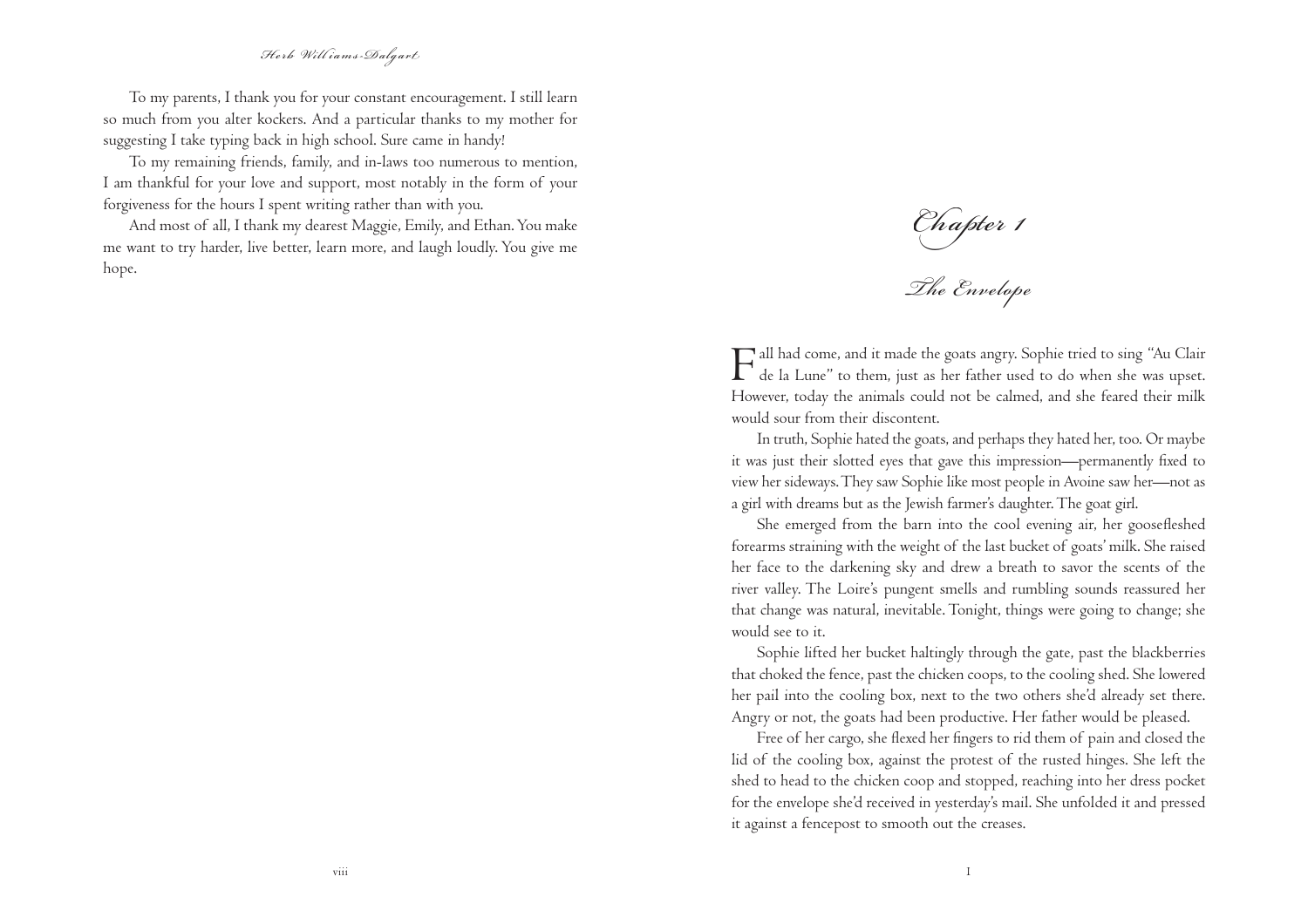## Herb Williams-Dalgart The Green Control of the Green of The Green Girl's War

"*Université de Paris, La Sorbonne*," she read to the rooster who'd poked his head through the pen. "This changes everything." She waved the envelope tauntingly at the cockeyed bird. "Soon I'll be through with you and those horrible goats."

As if in response, the rooster clucked quizzically, causing Sophie to giggle. She quickly remembered there was no time for play. Even with the milk taken and the animals penned for the night, she still needed to fix supper for her father. Only then could she have the discussion she'd been planning all day.

She stuffed the envelope back in her pocket. Ignoring the soreness in her legs, she sprinted over the weed-patched field to the house, up the creaking steps to the porch.

Sophie's father had already lit a lamp in the window of their humble farmhouse, clearly believing it would be dark by the time she completed her chores. As always, he'd underestimated her.

She strode through the front door, expecting to find him after another hard day plowing, sitting in his threadbare chair by the radio, listening to Alix Combelle's jazz or the latest boring speech from Prime Minister Daladier. Yet her father's chair was empty and the house was silent. With a look down the hall she confirmed he wasn't home.

Perfect, she thought. I can prepare supper and surprise him when he returns.

Before dawn, before her chores, she'd ridden her bicycle three kilometers to the only Jewish market near Avoine to retrieve her father's favorite: kosher lamb. It had cost her three month's savings and was a long journey to take before her usual routine of feeding the chickens, cleaning the pens, and milking the goats, but her labor would be worth it when her father came home and saw the feast she'd prepared.

Sophie hastened to the kitchen, eager to start, but knocked her toe intoa large, wooden chest her father had mysteriously left out in the living room.

"Ow!" She wiggled her toe.

It took her a moment to recognize the chest, usually kept in the depths ofthe hall closet. It was rare for her father to take anything out of storage and more unusual for him to open his memory chest. The items it contained only served to remind him of Sophie's deceased mother, a topic of conversation her father always avoided.

Tonight, however, Sophie hoped the conversation would be pleasant. She would put her father in the best of moods, soften him with culinary pleasures, and care for him like a king—at least as much as their meager means would allow. That, she thought, is what it would take to convince him to let her leave for Paris by the month's end.

Dismissing its peculiar position, she pushed the chest next to her father's empty chair and moved to the kitchen. She opened the pantry door in search of their last bottle of red wine, a particularly good one, saved for a special occasion. They had no money to spend on such things, but the gift from Monsieur Marcoux, given at Purim, had languished in the dark cupboard long enough.

To her surprise, the bottle was gone. She searched the cabinet behind the sack of flour and below the sink where she kept the copper boiling pot, but couldn't find the wine.

Perhaps Papa's given it away…Whatever the case, it didn't matter. Her father would find ample pleasure in her lamb and parsnips.

From the kitchen drawer, she snatched her grandmother's linen tablecloth, and from the rack by the sink she retrieved the tall water glasses. She set the table, folded the napkins, turned on the gas, and lit the stove and oven. She then chopped the onions, warmed the bread, and readied herself for her big night.

Once the scents of broiled lamb, sizzling onions, and rosemary had filled the house, Sophie lit the fire in the hearth and turned on the radio to search for the jazz her father adored. Instead, all she found was news of Germany, how Hitler had begun closing Jewish businesses, treating Jews as criminals, moving people to ghettos. She knew enough to know that Germans couldn't be trusted—even now, so long after the Great War—and that they were no friends to Jews, but why would they want to send Jews to ghettos? The announcer said America's President Roosevelt had admonished the Germans and that Prime Minister Daladier predictably agreed. Whatever the issue, she thought, it didn't concern her here on the farm.

She turned the dial and finally found the bouncy trumpet of the American Louis Armstrong—one of her father's favorites. With the scene now set, the only thing missing was her father. She moved to the door and opened it to the evening air.

"Papa?" she called. "Dinner's ready."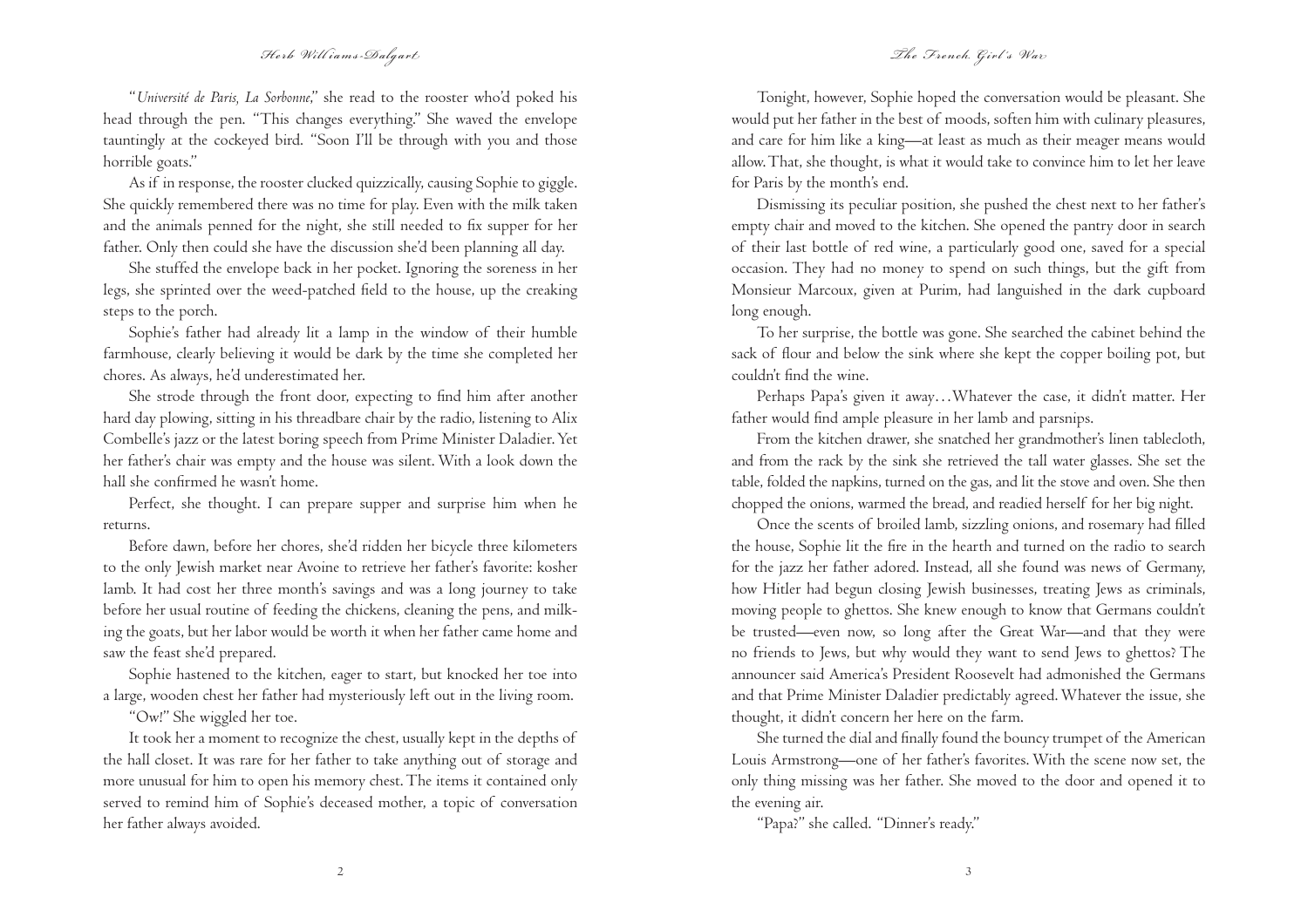# Herb Williams-Dalgart  $\cal$  Warsh and the French Girl's Warsh  $\cal$

Her father startled her when he leaned in from around the corner of thehouse, the open bottle of Purim wine clutched in his hand. He'd been outside the house all along.

"Smells good," he said softly.

His demeanor was curious, his gaze not quite meeting hers. As he drew nearer, she saw his eyes glossy with sadness. His breath was sour with wine and his shaggy black hair was tussled. He hadn't shaved and the stubble on his face, peppered gray, made him look tired. Not quite drunk, he seemed, haunted.

"Papa, what's wrong?"

He moved past her into the house. "Nothing, *ma chère*."

 "Were you crying?" she asked. "What's happened?" She rushed to follow him back into the house.

He blinked, sniffed the air, and offered a forced smile. "You've cooked lamb."

"Yes." She donned a grin, hoping to find some happy influence over him and change his mysterious mood. "Your favorite."

 Her father pushed the door closed and took his seat at the table. He rubbed his shoulder, the one that gave him trouble when the weather got cold.

Sophie bustled back to the kitchen to retrieve the dish of lamb warming in the oven, one eye locked on her father, trying to decode his behavior. Using her frayed oven mitt, she carried the dish, bubbling with rosemary gravy, to the oak table and set it in front of him.

He leaned forward and breathed in the meal as if smelling her cooking for the first time. What was wrong with him?

Sophie took a seat and her father bowed his head. He half-heartedly mumbled the Hebrew *brucha* over the meal and then turned to her. "This is lovely."

"I wanted to surprise you. It's kosher."

 Her father did not respond, instead surveying the food and the house around them. He seemed somehow displaced, more than could be attributed to the wine he'd consumed.

Rather than asking the reason for the fancy meal or where she could have scrounged the money to fund it, her father glanced to the window and stared into the shadow of dusk.

Perhaps the cause of his anxiety was buried in the memory chest he'd dragged out to the living room. Nothing in his behavior made sense.

"Papa," Sophie said. "What is it? What's wrong?"

 He turned back to the lamb and parsnips without remark, as if he hadn't heard a word. He served Sophie and then himself, giving his attention to the food.

She reached into her pocket to stroke the tattered edge of the envelope, recalling the letter's final promise: with the proper secondary school transcripts, written recommendations from her teachers, and her father's permission, she could begin her art history courses by the end of the month. The scholarship from her school would cover the first semester's tuition. The rest would be up to her.

"Please, Papa…Tell me."

Her father put down his tarnished fork with a clink on the dish. He chewed quickly and wiped his mouth with the edge of the tablecloth, mistaking it for his napkin.

"Something has happened, Sophie," he said at last. "Something important."

She released the envelope in her pocket and moved her hand to the table, trying to keep her fingers from trembling. She'd never known her father to be this dramatic.

"The Germans," he said flatly. "They've invaded Poland." He took a breath. "Now, they appear to be on the move." He again turned to look outside as if he was sitting in Poland and the Germans were just outside the door.

Sophie had heard stories of the Great War, of how her grandfather had died defending France, fighting the Germans. She knew they took Austria last year, and then part of Czechoslovakia, but her father hadn't seemed troubled about it, so she gave it little thought. The radio had just said they were bothering the Jews in Germany, but she must've missed the part about Poland. Why would this so upset her father? They didn't know anyone there.

"Yes," she said trying to engage him. "I heard something on the news."

Her father reached into his pocket and pulled out a letter of his own, which he tossed onto the table as though folding a losing hand in a game of cards.

Sophie's heart raced in time with the frenetic Armstrong jazz from the radio. Had the university sent her father a letter as well? Had he learned of her plans before she could prepare him? Surely he'd think they couldn't afford La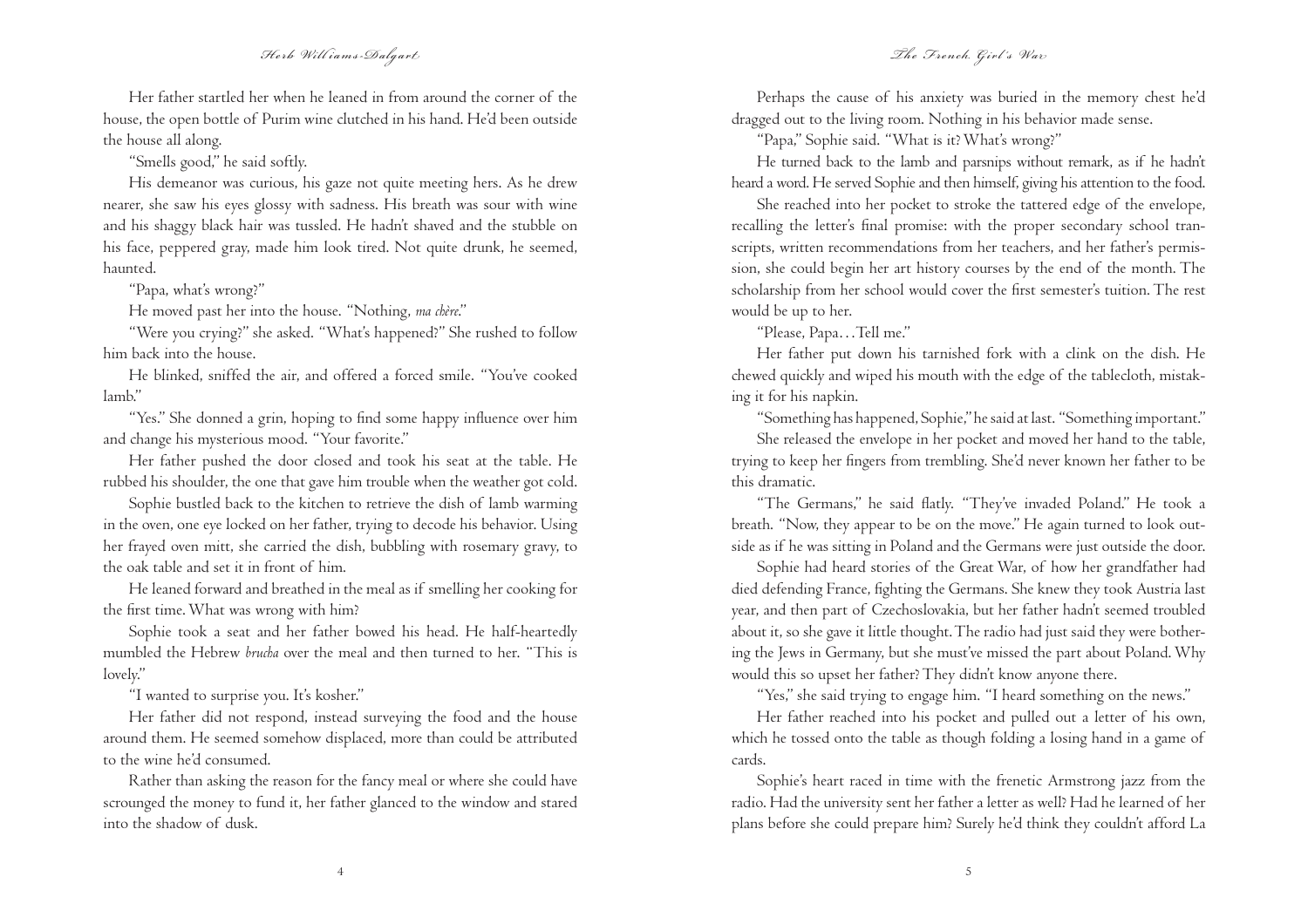## Herb Williams-Dalgart  $\cal$  Warsh was the French Girl's Warsh  $\cal$

Sorbonne, but Sophie would find work. She'd get a job at a *fromagerie* or help some family in exchange for room and board...

"Papa, I can explain. Paris is my dream, and you know I love art—"

"France is calling all able men to serve," he announced. Her father finally faced her, his sunken eyes now focused and precise implying he'd made his final point. Yet, if he had, that point was lost on Sophie.

"To serve?"

"To fight if this becomes a war, Sophie. That letter is from l'Armée de Terre. They're starting with those who've served before. Remember my service? I leave Friday."

### "Friday?"

His meaning swirled into focus, and the room seemed to close in on her. He rose from the table and walked to the memory chest. He lifted the heavy lid with one hand and reached into the chest with his other, drawing out a folded stack of woolen clothes he then placed on his chair.

He pulled one garment free from the stack and turned to Sophie, letting the fabric unfurl in front of him as he held it to his shoulders. It was his uniform from his days as a young soldier.

"Do you think I'll still be handsome?" He offered a broken smile, attempting to change the mood. "Your mother used to think I was good looking in my uniform."

Sophie opened her mouth and hoped to hear herself say something convincing, something magical that would change everything, make it right. However, no sound came.

War? All she knew of war was that it had left her grandmother a widow and her own father fatherless—a pain topped, he had said, only by the loss of her mother on the day of Sophie's birth. Her father had served the army when he was a younger man in more peaceful times. What did he know about fighting a war?

"You can't go," she said at last. "You can't."

"There's no choice, *ma chère*. France needs me."

"I need you," she snapped back, already feeling like she'd lost him. "Who will run the farm? Who will care for me?" She realized that, only moments ago, she'd planned to leave the farm, leave her father, to tell him that he could hire a boy from the village and that he didn't need her at all. She'd planned to say pointedly, but with pride, that she didn't need him to care for her any longer—the very thing she was now claiming was so important.

"Your grandmother," he replied, tossing his uniform onto the chair. "You'll stay with her in Ville de Lemaire. It's all been arranged. We'll close the farm until I return."

"Return? How do you know you'll return?"

"I'll return," he pronounced, "because I said I'll return." He gathered the uniform from the chair and retreated to his bedroom, where he closed his door with a thud, his final words on the matter spoken.

Sophie reached into her pocket for the envelope from the university. Without removing the letter, she walked to the hearth, tore the envelope in two, and tossed the pieces into the fire, a fitting end, she thought, to both her dreams and the dinner her father hardly noticed.

TS.

 The cold outside the farmhouse grew and the wind began to lick at the walls. Sophie scrubbed the dishes with extra vigor, uncertain if she was more angry or sad at the cruel irony of her circumstance. On the very day she'd been ready to reveal her secret dream, it was, instead, a secret fear she'd realized. Her father's letter, not hers, had set her destiny. Now, rather than preparing for her own adventure, she was preparing for abandonment; she was preparing for his death, which she knew would surely come.

This seemed to be her curse, to send those she loved to an untimely death. Her mother had died in childbirth, and Sophie had always felt she was the one responsible, even when her father had assured her otherwise.

"Your mother's frailty was not your fault," he'd said. "Nature took her, not you." Just as he'd done tonight, he'd made it clear: there was to be no debate about things he'd already decided. The truth of things was his alone to declare.

Nevertheless, Sophie held the belief that, if she'd been important enough, her mother would have found a way to live, and that it was she who was responsible. Now her father too was getting ready to leave her, to court death, choosing the dangers of war over her. Her need of him wasn't enough to keep him home, just as it hadn't been enough to keep her mother alive.